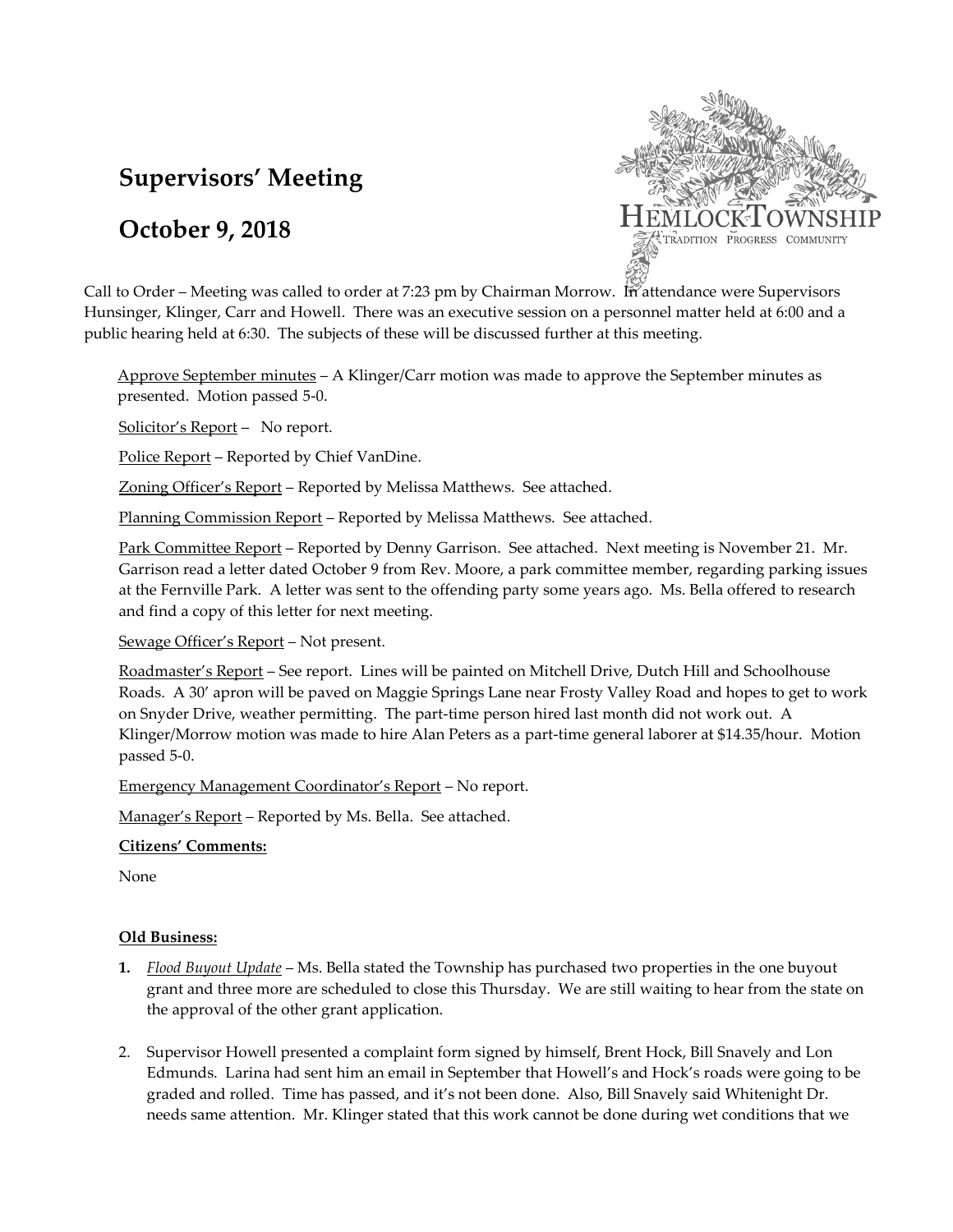had in September. Work will be done as soon as weather permits. Those complaining to Mr. Howell feel there were enough dry days to complete this work. Mr. Howell asked if the Roadmaster can be directed to schedule this to be done before winter. Mr. Morrow stated that it is the intent of the Township to grade the road as weather permits.

## **New Business:**

- 3. *Consideration of Resolution 10-09-2018, Approving the Transfer of Liquor License No. R-19632 into Hemlock Township* – This was the subject of the public hearing earlier this night. Reliance 3, LLC operating the convenience store at 1 Buckhorn Road has applied to transfer a liquor license to use at their location. On a Hunsinger/Klinger motion Resolution 10-09-2018 was passed. Motion carried 5-0. Attorney Lewis will still need to provide Findings of Facts.
- 4. C*onsideration of School Resource Officer Agreement with Millville Area School District* Attorney Lewis stated that the Agreement was emailed to all Board members. On a Morrow/Klinger motion, it was agreed to sign the Agreement and provide a school resource officer to the Millville Area School District. Motion passed, 5-0.
- 5. *Consideration to Hire Full-Time Officer for SRO Position* The candidate was interviewed by the Board during the 6:00 executive session. Chief VanDine recommended that the Board hire Chris R. Prescott of Bloomsburg as a full time police officer contingent upon the Millville Area School District entering into the SRO Agreement on October 22. On a Klinger/Morrow motion, Mr. Prescott was hired starting October 23 pending the Millville Area School District entering into the SRO Agreement as a Patrolman I. Motion passed, 5-0.
- 6. *Consideration of Time Extension Request for Prelim/Final Land Dev/Subd. Plan for ALDI Inc.* –Ms. Matthews presented a request from the engineer to extend the time to record this plan for three months. On a Hunsinger/Carr motion a time extension was granted until February 10, 2019. Motion passed 5-0.
- **7.** *Consideration of Preliminary/Final Land Development Plan for Starbucks* This is for the vacant parcel between First Columbia Bank and the AT&T store on Mall Blvd. Ms. Matthews stated the plan is ready for approval contingent on 1 a signed developer's agreement, 2 appropriate financial security and 3 submission of a letter from Barry Travelpiece approving the stormwater plan. A Klinger/Hunsinger motion was made to approve this plan with these three conditions. Motion passed 5-0.
- **8.** *Authorize advertisement for draft of budget* Ms. Bella stated the draft budget has been revised to reflect the Millville School District SRO Agreement. Other than that, the numbers are the same as what was drafted during the September budget workshop. On a Carr/Klinger, permission to advertise the draft of the budget is given. Motion passed 5-0.
- **9.** *Consideration of Preliminary/Final Subdivision for Jace B. and Gail A. Moore* The Planning Commission has recommended approval of this plan which involves an orchard and residence on Ivey Drive. The Board reviewed the map. There are no conditions necessary. On a Klinger/Carr motion, the subdivision plan was approved. Motion passed 5-0.
- **10.** *Consideration of Request by Larina Kramer for Medicare Reimbursement –* Mrs. Kramer's husband is currently covered for health insurance benefits through the Township's plan. He is eligible for Medicare and can purchase a Medicare Advantage plan with a prescription drug plan at a cost of \$315.00 per month,